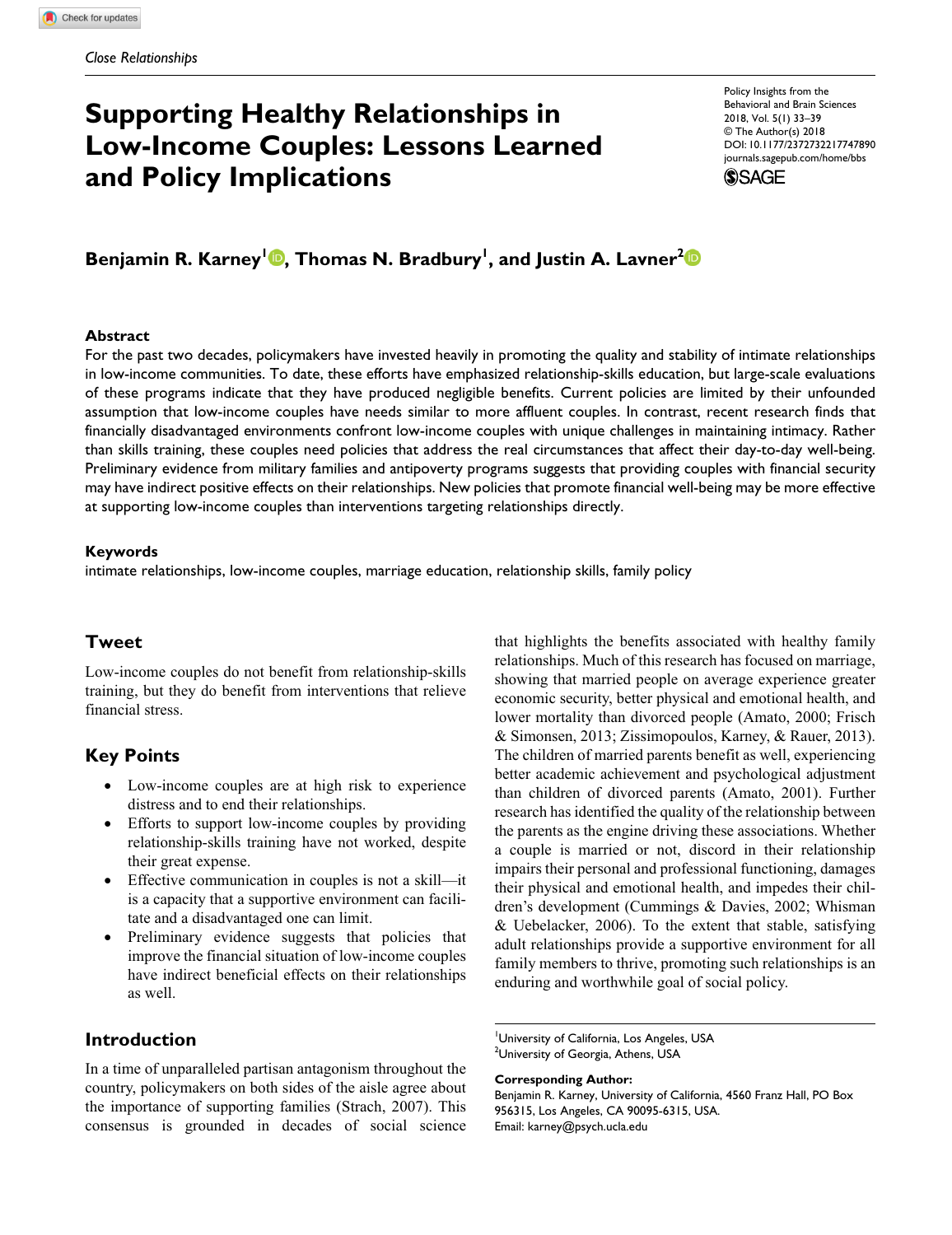Yet despite the vocal support from all quarters, couples are struggling. Although divorce rates in the United States have declined from their peak in the 1980s, they remain high (L. R. Anderson, 2016), especially compared with other industrialized nations (Amato & James, 2010). Currently, 32% of all first marriages are expected to end within 10 years (Copen, Daniels, Vespa, & Mosher, 2012). Even among couples that remain married, around 30% are estimated to be distressed (Whisman, Beach, & Snyder, 2008). Recognizing the risks associated with marriage, more American couples are delaying marriage and cohabiting instead (Copen et al., 2012). Partly as a consequence, 40% of all children in the United States are now born out of wedlock (J. A. Martin et al., 2012). Among unmarried couples having a first child, only 9% will go on to marry, whereas 22% will dissolve their relationship (Carlson, McLanahan, & England, 2004).

Although the challenges of maintaining stable relationships affect couples at all levels of socioeconomic status, low-income couples appear to be especially vulnerable. Between the 1970s and the 1990s, divorce rates actually fell for college-educated women; the rising divorce rates were confined to women without a college education (S. P. Martin, 2006). Currently, the risk of experiencing a divorce within the first 10 years of marriage is 40% for women with a high school diploma or less, compared with 15% for women with a bachelor's degree or more (Copen et al., 2012).

Acknowledging the elevated risks of relationship dissolution among low-income families, and the severe costs to lowincome communities, policymakers have long championed programs to promote more stable relationships among the poor. The Moynahan report (1965) was controversial when it first directed attention toward the links between family structure and poverty in Black communities (Wilson, 2009). In 1996, when the federal government passed PROWRA (Personal Responsibility Work Opportunity Reconciliation Act, 1996), promoting stronger relationships in low-income families was an uncontroversial element in a broader effort to restructure the welfare system. By the time that legislation was renewed in 2002 under the second Bush administration, relationships had taken center stage (Heath, 2012). That year, the federal government established the Healthy Marriage Initiative, a set of policies shifting funds away from direct cash assistance to low-income families and toward programs explicitly designed to encourage and strengthen their marriages. When this policy was renewed by the Deficit Reduction Act of 2005, the government committed US\$150 million per year from 2006 to 2010 to further interventions aimed at marriages and responsible fatherhood. Reflecting the bipartisan agreement on this issue, the 2015 budget signed by President Obama allocated an additional US\$50 million toward these programs.

Together, these successive waves of legislation represent the most concerted effort in history to direct the resources of the federal government toward promoting healthier intimate relationships. Yet systematic evaluations of these programs suggest that so far they have produced few tangible benefits

for couples (E. Lundquist et al., 2014; Wood, McConnell, Moore, Clarkwest, & Hsueh, 2012; Wood, Moore, Clarkwest, & Killewald, 2014).

To inform more effective policies aimed at strengthening relationships in low-income communities, the rest of this article has three main goals. First, we examine the underlying assumptions that have guided, and often constrained, policy choices directed at low-income couples over the past two decades. Second, we evaluate relevant theory and empirical research on low-income couples that have questioned these assumptions. Finally, we suggest new directions for policy and intervention grounded in a more accurate understanding of the needs and challenges of this population.

## **The Theoretical Foundation of Current Policies**

All of the legislation allocating funds to support low-income couples has been very explicit about the sort of activities on which the funds can be spent (see Table 1). Specifically, the legislation restricts allowable activities to different types of educational programs, all designed to teach couples skills (e.g., providing social support, managing conflict) associated with satisfying, stable relationships (Bir et al., 2012).

This emphasis is grounded in behavioral theories of marriage that identify communication between partners as central to the development and maintenance of intimacy (Weiss, 1980). According to this perspective, partners' failure to interact effectively with each other is the immediate cause of distress in intimate relationships. It follows that teaching couples better ways of communicating should prevent distress, bring partners closer together, and increase commitment and longterm relationship health. Over the past several decades, considerable evidence has accumulated to support the basic premises of the behavioral model. For example, early observational studies confirmed that satisfied couples do communicate more positively with each other than distressed couples (Jacobson, Follette, & McDonald, 1982). Direct evidence that these behaviors play a causal role in the success or failure of intimate relationships has been harder to come by, with some studies finding the predicted associations between negative or ineffective behaviors and elevated risk of distress and dissolution, but others finding null or even reversed effects (Heyman, 2001). Nevertheless, educational programs aimed at teaching effective communication skills to couples proliferated, and they appear to produce small-to-moderate shortterm benefits in college-educated, affluent, mostly White couples (Hawkins, Blanchard, Baldwin, & Fawcett, 2008).

When the U.S. Administration of Children and Families (ACF), a division of the Department of Health & Human Services, was given the task of developing programs aimed at low-income couples in the late 1990s and early 2000s, adapting programs that showed promising results for affluent couples was a reasonable starting point. Yet, when the impact of these programs was eventually evaluated, the results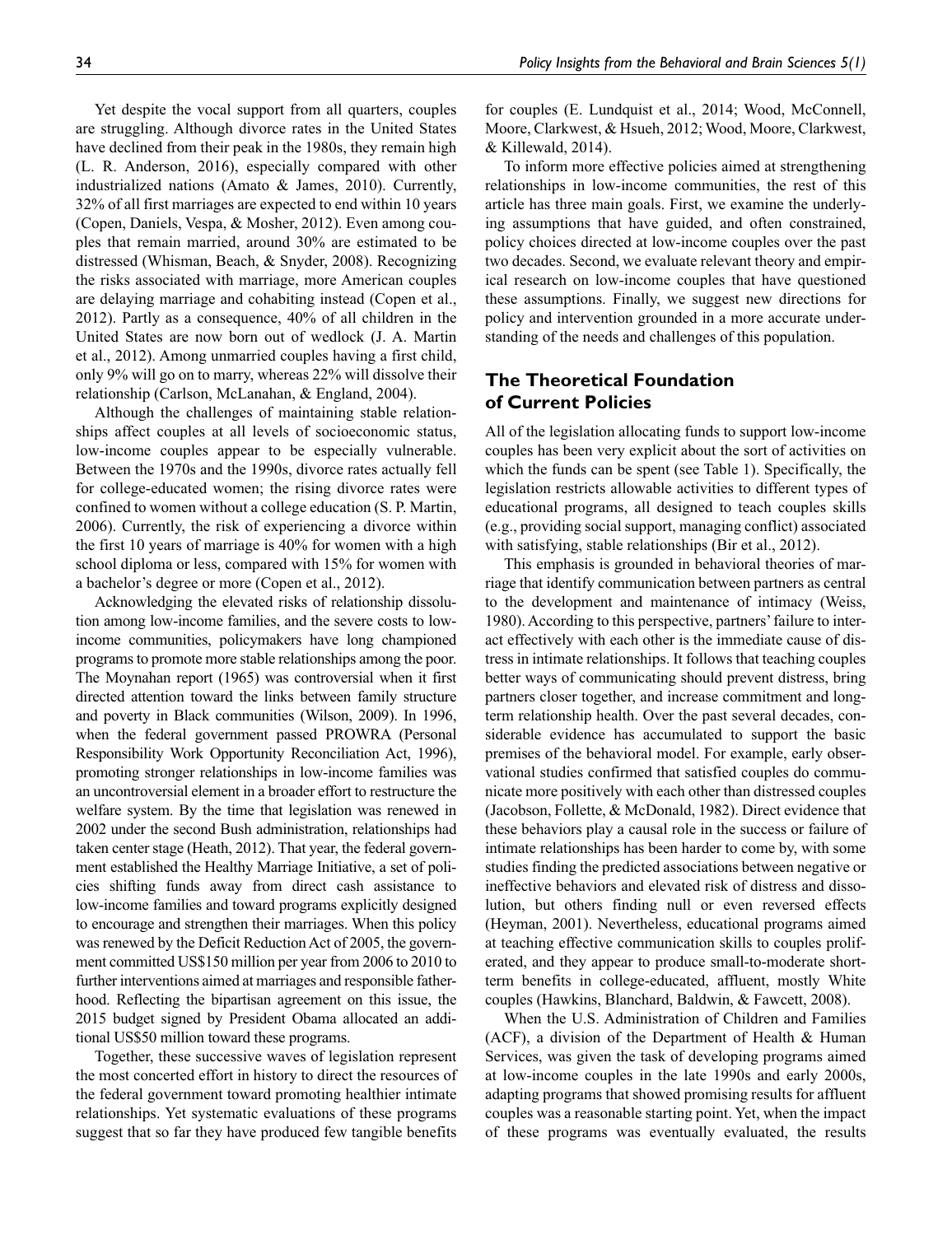**Table 1.** Allowable Activities to Support Healthy Marriages.

- Public advertising campaigns on the value of marriage and the skills needed to increase marital stability and health.
- Education in high schools on the value of marriage, relationship skills, and budgeting.
- Marriage education, marriage skills, and relationship-skills programs, which may include parenting skills, financial management, and job and career advancement, for nonmarried, pregnant women and nonmarried, expectant fathers.
- Premarital education and marriage skills training for engaged couples and for couples or individuals interested in marriage.
- Marriage enhancement and marriage skills training programs for married couples.
- Divorce reduction programs that teach relationship skills.
- Marriage mentoring programs that use married couples as role models and mentors in at-risk communities.
- Programs to reduce the disincentives to marriage in means-tested aid programs, if offered in conjunction with any activity described above.

*Source.* Deficit Reduction Act of 2005 Pub. L. No. 109-171.

proved disappointing. In keeping with the size of their investment in these programs, the ACF funded three large, multisite, longitudinal evaluations: one quasi-experiment (the *Community Healthy Marriage Initiative*) and two that included random assignment of couples to treatment or control conditions (*Building Strong Families* and *Supporting Healthy Marriage*). All three evaluations offered consistent results. Despite the high costs of the programs (e.g., US\$9,100 per couple in *Supporting Healthy Marriage* and US\$11,000 per couple in *Building Strong Families*), followup assessments between 2 and 3 years after the programs revealed negligible effects on relationship quality and couple stability or dissolution (Bir et al., 2012; Hsueh et al., 2012; E. Lundquist et al., 2014; Wood, McConnell, Moore, & Clarkwest, 2010; Wood et al., 2014).

What went wrong? In his classic analysis of large-scale social programs, Rossi (1987) proposed that many thoughtfully designed interventions nonetheless fail because, although they are based on a set of explicit and coherent assumptions, those assumptions are frequently inappropriate to the populations or circumstances in which the programs are implemented. Analyses of the programs that have targeted low-income couples over the past two decades have echoed this point, noting no theoretical or empirical reason to assume that programs designed for affluent couples would be effective for low-income couples (Johnson, 2012). On the contrary, emerging research that studied low-income couples directly suggests that behavioral models of marriage may be insufficient for understanding the unique challenges faced by low-income couples, and that these relationships may require new models developed explicitly for this population (Johnson & Bradbury, 2015). The rest of this article reviews relevant research on the challenges lower-income couples actually face, and then draws out several new directions for policy informed by this research.

## **Lessons Learned About Low-Income Couples**

When policymakers began to focus on low-income couples in the late 1990s, research on marriage and intimate relationships had taken place almost entirely within affluent,

college-educated, mostly White populations (Karney & Bradbury, 1995). In the intervening decades, research has begun to expand this literature by studying low-income couples. The accumulated results of this work call into question several of the premises that have guided programs addressing low-income couples to date.

#### *Is Communication in Couples a Skill?*

The behavioral perspective on marriage assumes that the way couples communicate reflects relationship skills, described as relatively stable attributes of each partner. In this view, couples have trouble managing conflict or supporting each other because they do not know how to interact more effectively. This is a *deficit model*, locating the source of couples' problems in failures of couples themselves.

Even as the policies of the last two decades were being developed, alternative perspectives on marriage and intimate relationships had questioned this assumption. In his seminal work with military families after World War II, Ruben Hill (1949) drew attention to the ways that family functioning could be facilitated or constrained by stresses originating outside the home. In the mid-1990s, Karney and Bradbury's (1995) Vulnerability–Stress–Adaptation (VSA) model explicitly linked the quality of the interaction between intimate partners to the level of stress they were experiencing: The same couples that communicate effectively when their stress is low may nevertheless struggle to connect when their stress is high.

To evaluate this alternative perspective, longitudinal research on couples has examined how fluctuations in couples' stress over time predict changes in how they interact. Among relatively affluent couples, this sort of research has shown that the same couples who know how to give each other the benefit of the doubt when their stress is lower than average are significantly less likely to do so when their stress is higher than average (Neff & Karney, 2004). In research using observational data and multiple waves of assessment, fluctuations in financial strain in particular are associated with changes in how married couples negotiate disagreements (Conger & Conger, 2008). After being randomly assigned to a condition that induced stress, husbands are less effective at providing their wives with social support,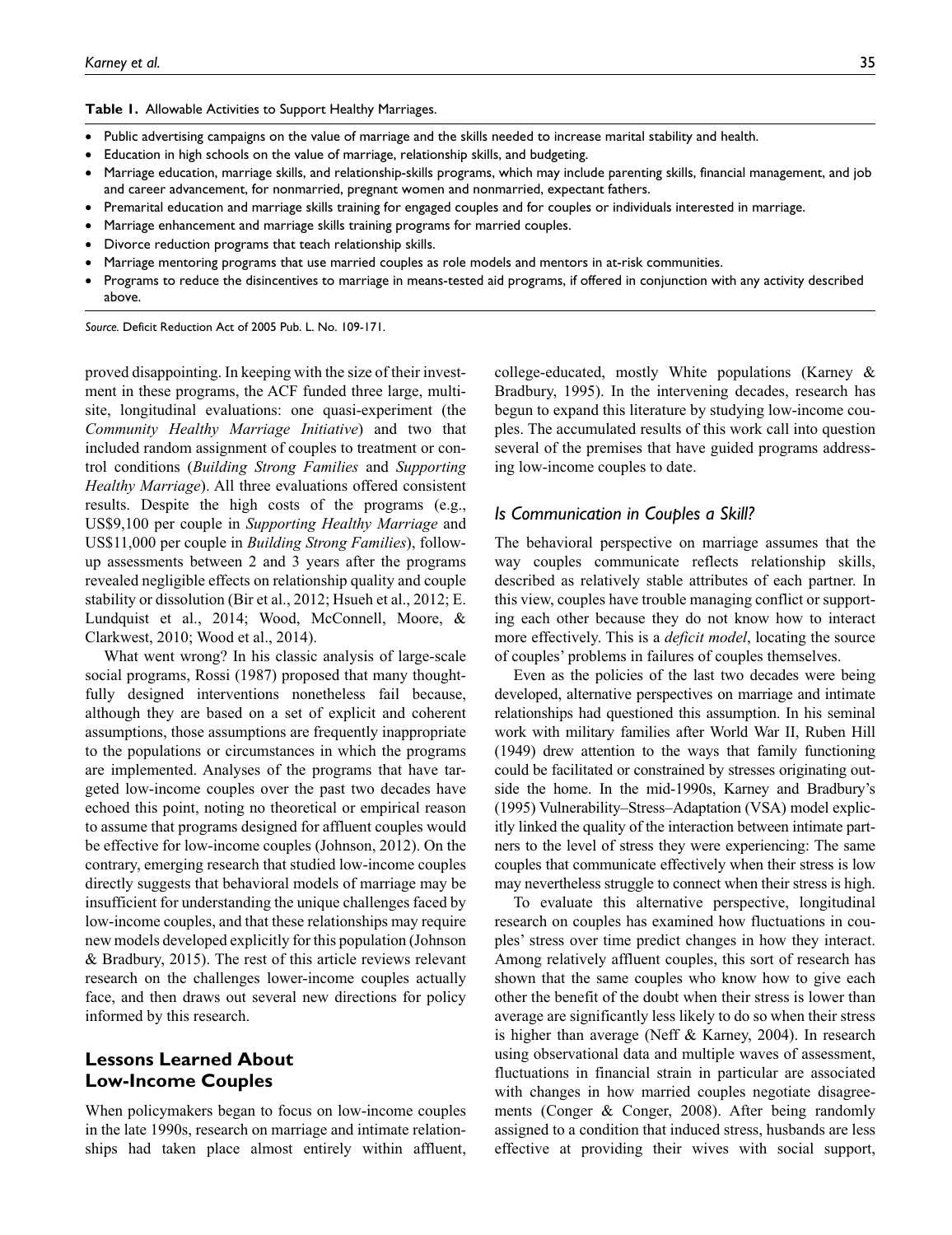compared with husbands in a nonstressed control condition (Bodenmann et al., 2015).

Low-income couples' stress may predict how they communicate—more than any stable attributes of the partners. To evaluate this idea, 413 Black, White, and Hispanic newlywed couples solicited from low-income neighborhoods were videotaped engaging in problem-solving and social support interactions in their homes, and trained observers subsequently coded the quality of couples' communication (Williamson, Karney, & Bradbury, 2013). Communication quality was unrelated to stable characteristics, such as spouses' family background and childhood experiences. Instead, their communication most strongly correlated with their levels of financial strain and the number of acute stressors they had experienced in recent months: Couples who experienced more stress were also more negative, even taking into account other significant correlates of behavior. This helps to explain why economic hardship is associated with poorer relationships within Black, White, and Hispanic families (Gomel, Tinsley, Parke, & Clark, 1998).

In sum, this line of research describes couples' communication not as an enduring skill but as a changing capacity, sensitive to the other demands that couples confront in their lives. Without addressing these demands directly, the effectiveness of interventions targeting communication in lowincome couples may be limited (for a more thorough review of research on stress and couples, see Karney & Neff, 2013).

## *Is Changing Communication the Best Way to Change Relationships?*

The fact that communication in couples fluctuates with stress does not preclude educational interventions from improving couples' well-being. As long as communication plays a causal role in relationship satisfaction and longevity, any interventions that promote more effective interactions in couples should have downstream benefits.

Yet the premise that communication plays a causal role in couples' well-being has not received consistent support either. The couple-focused programs of the last decade were explicitly guided by this premise, but the scant results of those programs raise serious doubts about the merits of this approach. Detailed analyses of data from the *Supporting Healthy Marriages* evaluation exacerbate those doubts. In that study, couples randomly assigned to receive a suite of interventions including relationship education were significantly more satisfied with their relationships at a 30-month follow-up assessment (but not more likely to stay together) compared with control couples who did not receive those interventions (E. Lundquist et al., 2014). However, improvements in couples' communication, as rated by trained observers at a 12-month follow-up assessment, did not mediate this effect (Williamson, Altman, Hsueh, & Bradbury, 2016). Nor did better communication at 12 months predict greater satisfaction at 30 months.

In other words, whatever beneficial effects the program had, improved communication—the explicit target of the program was not the mechanism of those effects.

The failure of observed behaviors to account for longitudinal changes in the satisfaction of low-income couples raises the possibility that the reliable cross-sectional associations between satisfaction and communication may have been misinterpreted. Rather than viewing communication as an engine driving relationship satisfaction, the way couples communicate may be a *consequence* of their satisfaction, such that greater satisfaction inspires more effective communication. Research examining this possibility drew on four waves of recorded and coded marital interactions obtained from couples living in low-income neighborhoods (Lavner, Karney, & Bradbury, 2016). Marital satisfaction was assessed at each wave as well, allowing analyses that compared the influence of communication on subsequent marital satisfaction to the influence of marital satisfaction on subsequent communication. At each assessment, satisfaction and communication were reliably associated, such that happier couples communicated more effectively. Over time, however, satisfaction predicted later communication more strongly than vice versa.

Together, these studies suggest that, in contrast to the premise of the behavioral model that has guided policy to date, communication may play a less central role in the success or failure of low-income couples' relationships than in the relationships of more affluent couples.

## *What Are the Major Concerns of Low-Income Couples?*

The idea the policymakers should target relationship skills assumes that low-income couples generally share more affluent couples' concerns—concerns that guided the development of relationship-skills programs. When these policies were enacted, however, scant research had directly compared the reports of low-income and more affluent couples.

When research has asked low-income couples to list the challenges they face in trying to maintain healthy relationships, a lack of relationship skills does not appear high on their lists; the most salient concern for low-income couples is, not surprisingly, money (Jackson et al., 2016). Similarly, direct comparisons between high- and low-income couples reveal that, although low- and high-income couples value marriage equally, low-income couples are significantly more likely than high-income couples to identify financial issues as a source of problems in their relationships, and more likely to endorse the idea that having a steady job is a requirement for a successful marriage (Trail & Karney, 2012).

Among unmarried low-income couples in particular, economic concerns are named as a central barrier to marriage (Gibson-Davis, Edin, & McLanahan, 2005). Cohabiting lowincome couples report the (quite accurate) belief that, were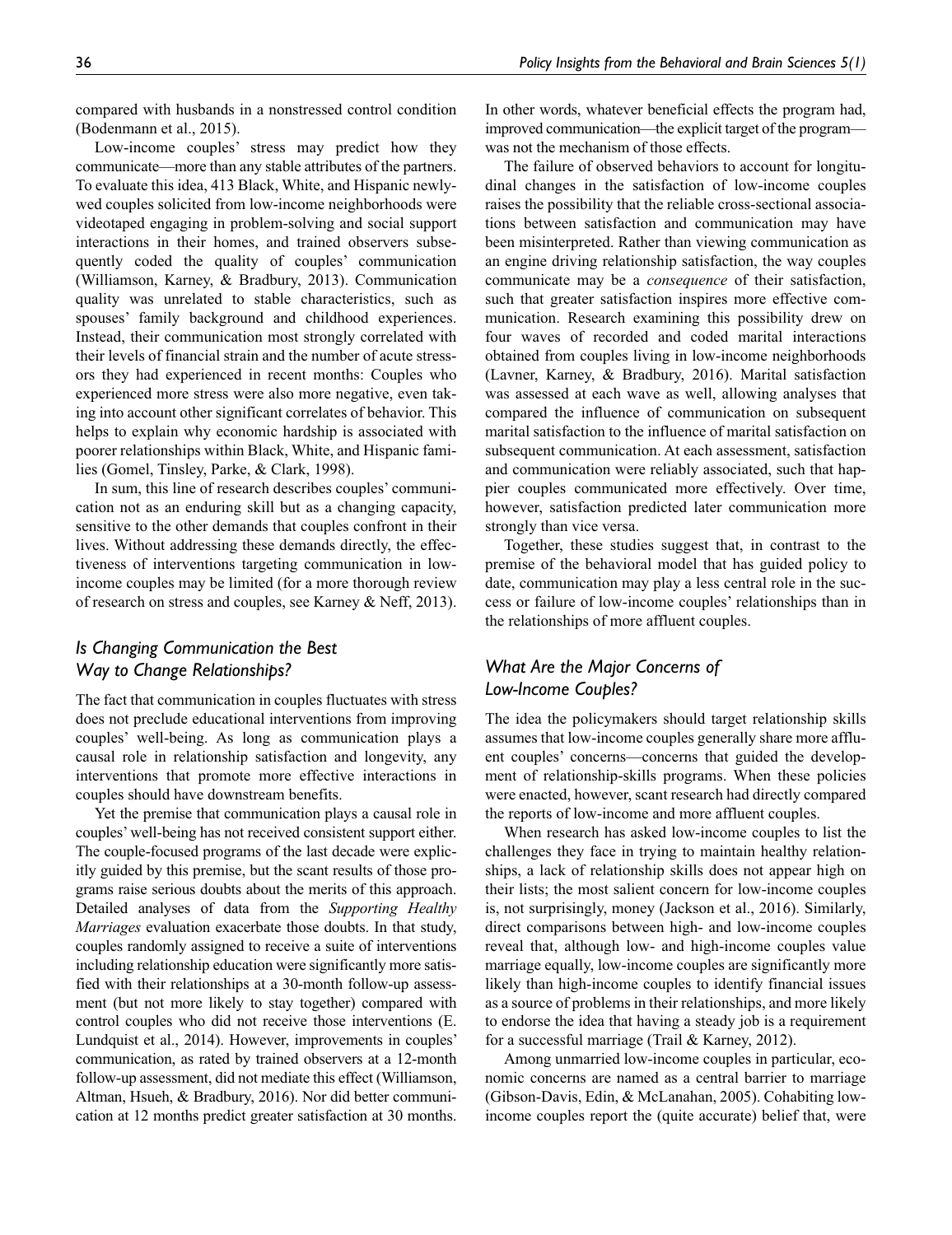they to marry, financial strains would leave them vulnerable to divorce. In hopes of avoiding this outcome, they often postpone marriage until they can achieve a desired level of financial security (Smock, Manning, & Porter, 2005).

Whereas behavioral models of marriage imply that lowincome couples are uniquely vulnerable because they lack effective relationship skills, research that has assessed the experiences of low-income couples directly supports an alternative view: The most vulnerable couples struggle because they face real challenges that limit their options and threaten their well-being, that is, they struggle because they are low-income.

## **New Directions for Promoting the Well-Being of Low-Income Couples**

Research on couples and stress shows how the development of intimate relationships is shaped by the contexts in which they form and develop over time. For low-income couples, that process is constrained by pervasive financial stress and disadvantage. Programs that leave those constraints intact are unlikely to have lasting benefits, yet the narrow range of skills-based activities allowable under current legislation all but guarantees that the broader context of low-income couples will continue to be ignored.

An alternative is to invest in programs that directly address the context of low-income couples. Where programs that target relationships directly are swimming against a tide of forces external to couples that make them hard to change, programs aimed at generally improving the financial circumstances of low-income couples may find that they improve couples' relationships indirectly as well.

For a real-world example of how such an approach could work, consider military couples. The U.S. military recruits heavily from low-income populations, because military service often represents a better employment option than those available in the civilian sector (Segal & Segal, 2004). Moreover, military couples face numerous stresses unknown to civilian couples, such as mandatory relocations, a high risk of injury, and separations due to lengthy deployments (J. R. Anderson, Amanor-Boadu, Stith, & Foster, 2013). Nevertheless, service members marry at high rates (J. H. Lundquist, 2004) and once married experience lower divorce rates than civilian couples matched on age, employment, and ethnicity (Karney, Loughran, & Pollard, 2012).

How are military couples so resilient in light of the heavy demands of military service? One likely explanation is that military couples can rely on a degree of financial security unknown to comparable civilian couples. Married service members receive housing subsidies, access to the best health and child care programs in the country, and increased compensation when they are separated from their spouses (Rostker, 2006). Moreover, they have nearly guaranteed employment for as long as they wish to serve. In other words,

the support that the military provides to its families addresses the financial concerns that unmarried low-income couples name as obstacles to marriage.

If civilian couples received anything like the same support, might their relationships prove similarly resilient? Research on the effects of antipoverty programs on marriage offers preliminary evidence that they might. In general, antipoverty programs focus on promoting economic outcomes (employment, financial stability), not relational ones. Regardless, five such programs have been analyzed for their potential indirect impact on whether or not participants married or divorced (Lavner, Karney, & Bradbury, 2015). In all five cases, participants who were randomly assigned to programs that provided job training, job placement, or cash assistance were significantly more likely than matched controls to marry and remain married at follow-up assessments up to 5 years later.

Acknowledging the connections between couples' circumstances and their functioning suggests that policies affecting the lives of low-income couples are also likely to affect their relationships. In Norway, for example, a 1999 law offered new parents subsidies to remain home with their children, resulting in significant declines in divorce among families that took advantage of the program—despite the fact that the law did not mention marriages, and promoting marriages was not its goal (Hardoy & Schøne, 2008). As the federal government in the United States debates changes in health care, the tax code, and the minimum wage, policymakers may similarly have to address the unintended effects of these changes on families. Some have gone as far as to recommend that, in addition to the fiscal and environmental impact statements that now accompany new policy proposals, a family impact statement be a regular requirement as well (Bogenschneider, 2013, 2014).

In sum, research on low-income couples highlights the need for policymakers to move beyond the limited set of options that have constrained efforts to support these couples in the past. The focus on relationship skills has not worked, in part because couples need a supportive environment in which to enact those skills. A preliminary step in promoting stable, healthy relationships in low-income populations is to provide those populations with the economic resources necessary for intimacy to thrive. If policymakers step in to provide low-income couples access to those resources, or pathways to them, couples may be able to maintain their relationships on their own.

#### **Declaration of Conflicting Interests**

The author(s) declared no potential conflicts of interest with respect to the research, authorship, and/or publication of this article.

#### **Funding**

The author(s) disclosed receipt of the following financial support for the research, authorship, and/or publication of this article: Preparation of this article was supported by Research Grant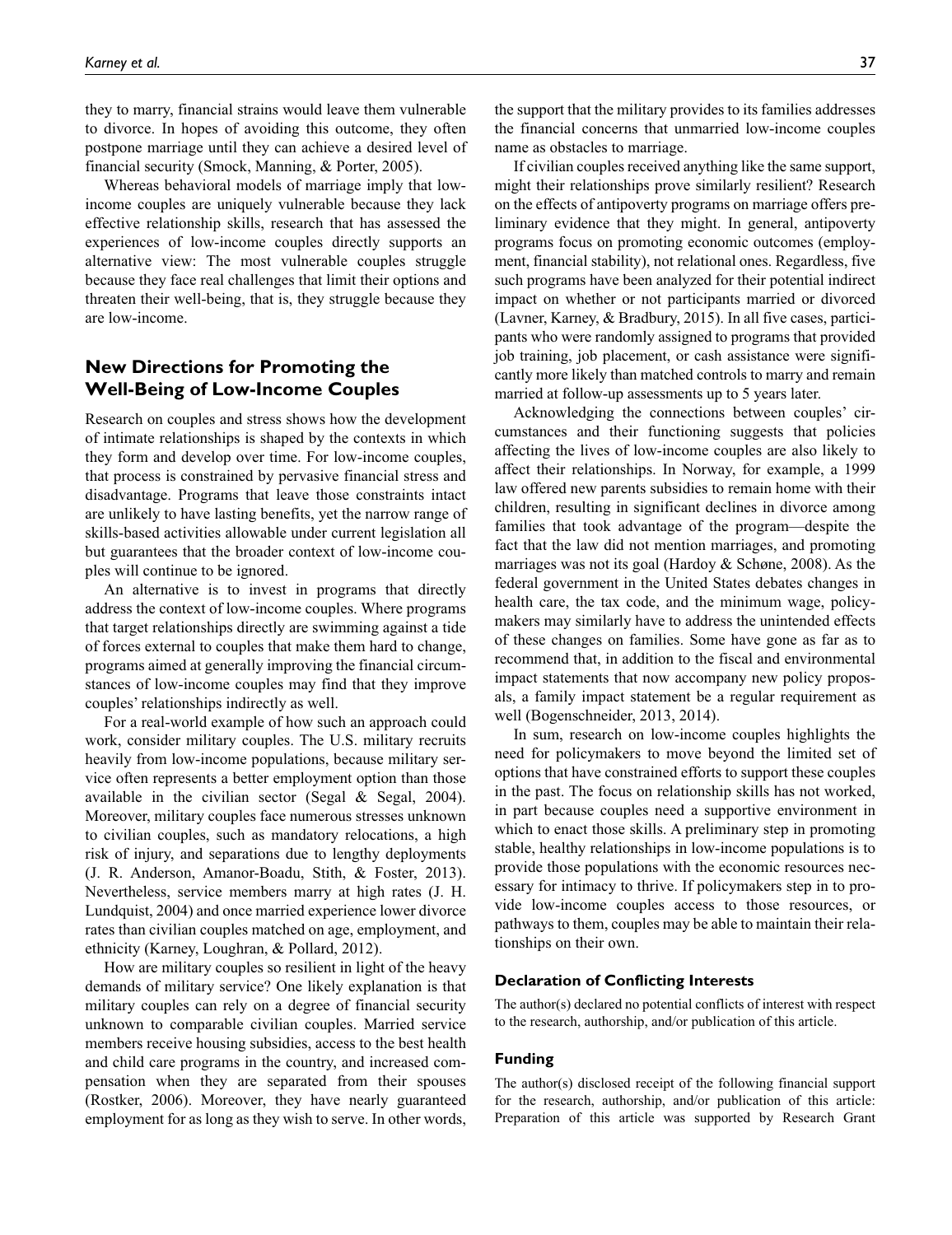R01HD076566 from the National Institute of Child Health and Human Development awarded to the first author.

#### **ORCID iD**

Benjamin R. Karney D http://orcid.org/0000-0002-9063-6162 Justin A. Lavner **b** http://orcid.org/0000-0002-8121-0047

#### **References**

- Amato, P. R. (2000). The consequences of divorce for adults and children. *Journal of Marriage and Family*, *62*, 1269-1287. doi:10.1111/j.1741-3737.2000.01269.x
- Amato, P. R. (2001). Children of divorce in the 1990s: An update of the Amato and Keith (1991) meta-analysis. *Journal of Family Psychology*, *15*, 355-370.
- Amato, P. R., & James, S. (2010). Divorce in Europe and the United States: Commonalities and differences across nations. *Family Science*, *1*, 2-13. doi:10.1080/19424620903381583
- Anderson, J. R., Amanor-Boadu, Y., Stith, S. M., & Foster, R. E. (2013). Resilience in military marriages experiencing deployment. In D. S. Becvar (Ed.), *Handbook of family resilience* (pp. 105-118). New York, NY: Springer.
- Anderson, L. R. (2016). *Divorce rate in the U.S.: Geographic variation, 2015*. Bowling Green, OH: National Center for Marriage and Family Research.
- Bir, A., Lerman, R., Corwin, E., MacIlvain, B., Beard, A., Richburg, K., & Smith, K. (2012). *Impacts of a Community Healthy Marriage Initiative* (OPRE Report 2012-34A). Washington, DC: Office of Planning, Research and Evaluation, Administration for Children and Families, U.S. Department of Health and Human Services.
- Bodenmann, G., Meuwly, N., Germann, J., Nussbeck, F. W., Heinrichs, M., & Bradbury, T. N. (2015). Effects of stress on the social support provided by men and women in intimate relationships. *Psychological Science*, *26*, 1584-1594. doi:10.1177/0956797615594616
- Bogenschneider, K. (2013). Making a global case for family policy. In A. Abela & J. Walker (Eds.), *Contemporary issues in family studies* (pp. 369-381). New York, NY: John Wiley.
- Bogenschneider, K. (2014). *Family policy matters: How policymaking affects families and what professionals can do* (3rd ed.). New York, NY: Routledge.
- Carlson, M., McLanahan, S., & England, P. (2004). Union formation in fragile families. *Demography*, *41*, 237-261.
- Conger, R. D., & Conger, K. J. (2008). Understanding the processes through which economic hardship influences families and children. In D. R. Crane & T. B. Heaton (Eds.), *Handbook of families and poverty* (pp. 64-81). Thousand Oaks, CA: SAGE.
- Copen, C. E., Daniels, K., Vespa, J., & Mosher, W. D. (2012). *First marriages in the United States: Data from the 2006–2010 national survey of family growth* (National Health Statistics Reports, No. 49). Hyattsville, MD: National Center for Health Statistics.
- Cummings, E. M., & Davies, P. T. (2002). Effects of marital conflict on children: Recent advances and emerging themes in process-oriented research. *Journal of Child Psychology and Psychiatry*, *43*, 31-63.
- Frisch, M., & Simonsen, J. (2013). Marriage, cohabitation and mortality in Denmark: National cohort study of 6.5 million persons

followed for up to three decades (1982–2011). *International Journal of Epidemiology*, *42*, 559-578. doi:10.1093/ije/dyt024

- Gibson-Davis, C. M., Edin, K., & McLanahan, S. (2005). High hopes but even higher expectations: The retreat from marriage among low-income couples. *Journal of Marriage and Family*, *67*, 1301-1312. doi:10.1111/j.1741-3737.2005.00218.x
- Gomel, J. N., Tinsley, B. J., Parke, R. D., & Clark, K. M. (1998). The effects of economic hardship on family relationships among African American, Latino, and Euro-American families. *Journal of Family Issues*, *19*, 436-467. doi:10.1177/019251398019004004
- Hardoy, I., & Schøne, P. (2008). Subsidizing "stayers"? Effects of a Norwegian child care reform on marital stability. *Journal of Marriage and Family*, *70*, 571-584.
- Hawkins, A. J., Blanchard, V. L., Baldwin, S. A., & Fawcett, E. B. (2008). Does marriage and relationship education work? A meta-analytic study. *Journal of Consulting and Clinical Psychology*, *76*, 723-734. doi:10.1037/a0012584
- Heath, M. (2012). *One campaign under God: The campaign to promote marriage in America*. New York: New York University Press.
- Heyman, R. E. (2001). Observation of couple conflicts: Clinical assessment applications, stubborn truths, and shaky foundations. *Psychological Assessment*, *13*, 5-35.
- Hill, R. (1949). *Families under stress*. New York, NY: Harper & Row.
- Hsueh, J., Alderson, D. P., Lundquist, E., Michalopoulos, C., Gubits, D., Fein, D., & Knox, V. (2012). *The supporting healthy marriage evaluation: Early impacts on low-income families* (OPRE Report 2012-11). Washington, DC: Office of Planning, Research and Evaluation, Administration for Children and Families, U.S. Department of Health and Human Services.
- Jackson, G. L., Trail, T. E., Kennedy, D. P., Williamson, H. C., Bradbury, T. N., & Karney, B. R. (2016). The salience and severity of relationship problems among low-income couples. *Journal of Family Psychology*, *30*, 2-11. doi:10.1037/ fam0000158
- Jacobson, N. S., Follette, W. C., & McDonald, D. W. (1982). Reactivity to positive and negative behavior in distressed and nondistressed married couples. *Journal of Consulting and Clinical Psychology*, *50*, 706-714.
- Johnson, M. D. (2012). Healthy marriage initiatives: On the need for empiricism in policy implementation. *American Psychologist*, *67*, 296-308. doi:10.1037/a0027743
- Johnson, M. D., & Bradbury, T. N. (2015). Contributions of social learning theory to the promotion of healthy relationships: Asset or liability? *Journal of Family Theory & Review*, *7*, 13-27. doi:10.1111/jftr.12057
- Karney, B. R., & Bradbury, T. N. (1995). The longitudinal course of marital quality and stability: A review of theory, methods, and research. *Psychological Bulletin*, *118*, 3-34.
- Karney, B. R., Loughran, D. S., & Pollard, M. S. (2012). Comparing marital status and divorce status in civilian and military populations. *Journal of Family Issues*, *33*, 1572-1594. doi:10.1177/ 0192513x12439690
- Karney, B. R., & Neff, L. A. (2013). Couples and stress: How demands outside a relationship affect intimacy within the relationship. In J. A. Simpson & L. Campbell (Eds.), *Handbook of close relationships* (pp. 664-684). Oxford, UK: Oxford Press.